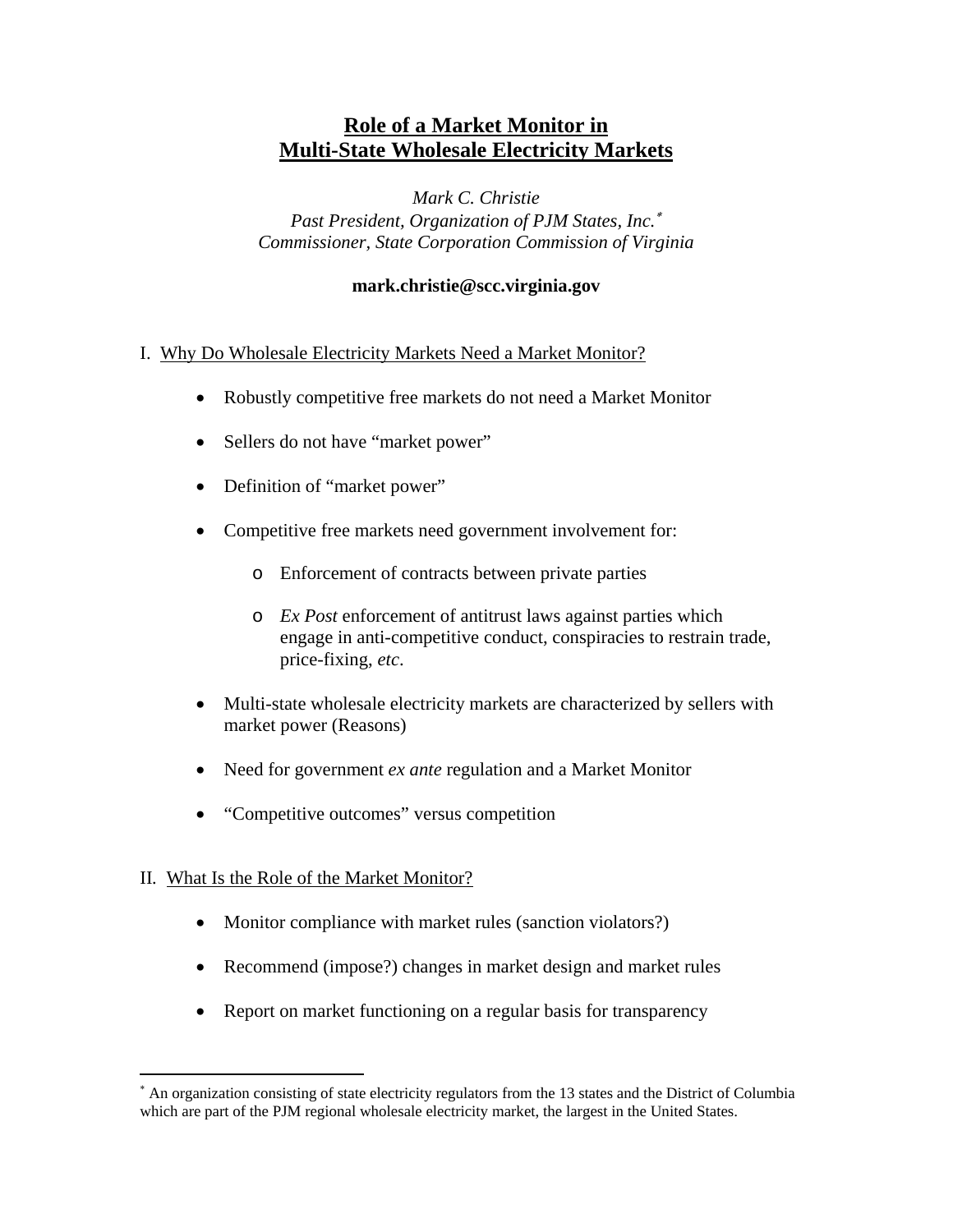- Recommend (impose?) mitigation measures to prevent exercises of market power
- Should the Market Monitor have authority to *enforce* rules and *deter/punish* exercises of market power, or simply *refer* to a government enforcement agency?

### III. What Is an *Independent* Market Monitor?

- Market Monitor should have no personal or business interest in market outcomes
- Must be free from influence exerted by those parties which do:
	- o Generation Owners
	- o Transmission Owners
	- o Load-Serving (Retail Distribution) Interests
	- o Retail Purchasers
	- o Management of the wholesale market (Independent System Operator [ISO] or Regional Transmission Organization [RTO])
	- o Forms of Market Monitor Relationship to the ISO/RTO
		- Employee of the ISO/RTO
		- Employee of the Government
		- Independent Contractor (to ISO/RTO or Government)
		- The Case of OPSI v. PJM